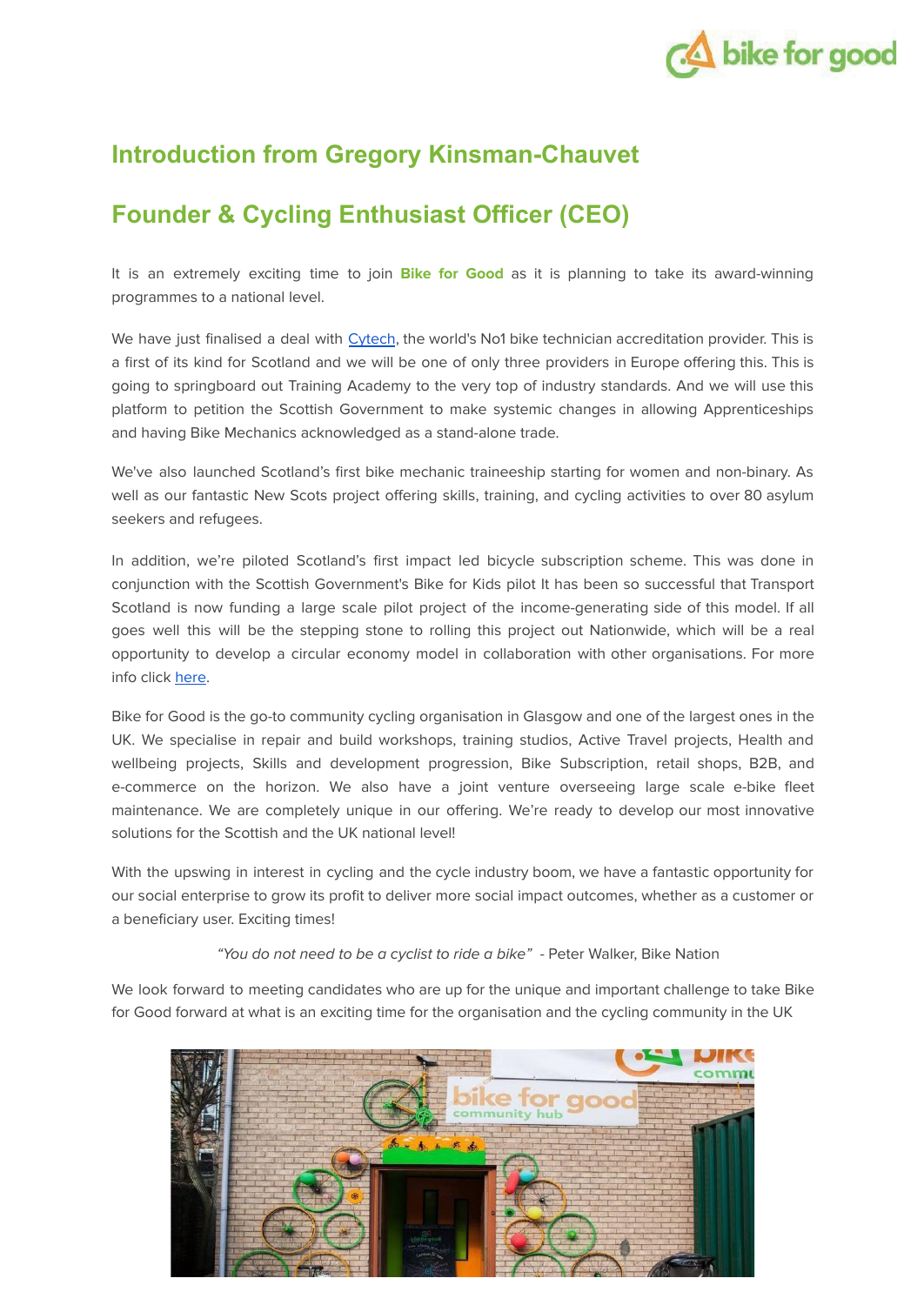

# **About Us**

Bike For Good is a cycling charity based in Scotland

#### **our mission is**:

#### We enable people to ride a bike. We believe that cycling is the most effective and sustainable form of **transport; we believe it enhances our chances for a healthy life and environment.**

Founded in 2010, Bike For Good sell and service refurbished bikes, run maintenance classes, provide cycle training, and deliver community projects; changing lives for the better through cycling. Bike For Good welcomes any and all new or existing cyclists to engage with their cycling community hubs. Beneficiaries include bike lovers, curious commuters, those with physical and mental health conditions, young people, refugees and asylum seekers, and those who have never cycled before in their lives.

Funding for the organisation comes from the sale of refurbished bikes, and through grants and external funding aimed at tackling environmental, inclusion and health issues (our impact).

The Bike For Good team is made up of cycling enthusiasts including professional bike mechanics, and a dedicated outreach team to deliver community projects.

You can view our social impact report here: [https://view.genial.ly/5ee89267e2e75a0d8bce2fe5/dossier-reporting](https://view.genial.ly/5ee89267e2e75a0d8bce2fe5/dossier-reporting-bike-for-good-social-impact-report-2021)[bike-for-good-social-impact-report-2021](https://view.genial.ly/5ee89267e2e75a0d8bce2fe5/dossier-reporting-bike-for-good-social-impact-report-2021)



More information: <https://www.bikeforgood.org.uk/>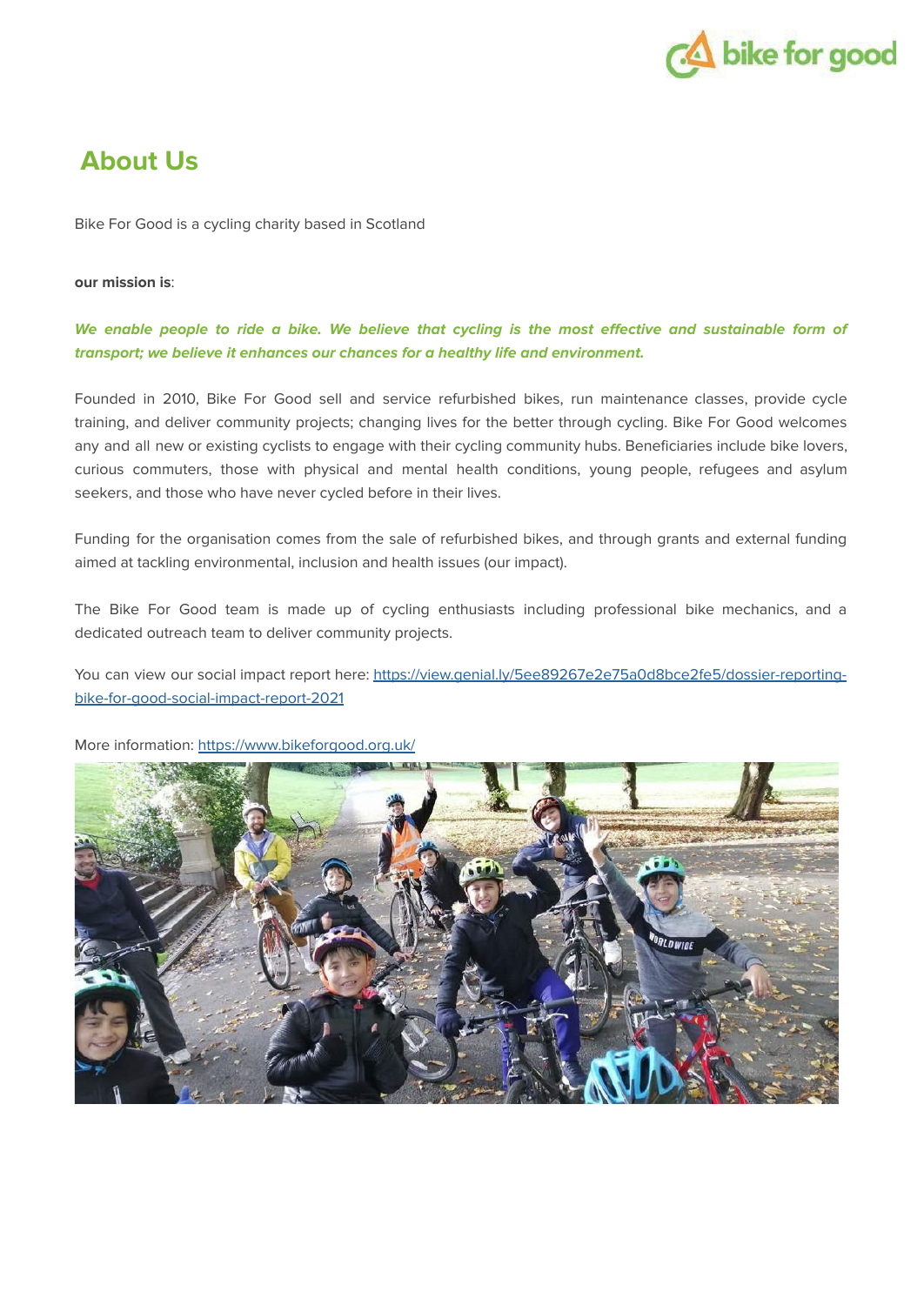

## **Vision**

"A healthy and inclusive environment where everyone in the community benefits from more people cycling"

## **Mission**

"We enable people to ride a bike. We believe that cycling is the most effective and sustainable form of transport; we believe it enhances our chances for a healthy life and environment."

## **Values**

**Passionate** - We are passionate about cycling as a tool for positive change

**Supportive -** We work at the heart of communities, empowering people and building partnerships. To make this happen, we nurture a collaborative work environment.

**Expertise -** We continuously develop our skills and share them with our volunteers and staff, and throughout the community.

**Environmentally aware -** We protect and preserve the environment for the benefit of all.

## **Strategic Themes**

**People** - Invest in our teams (volunteer and staff)

**Finance** - Establish a financially robust Social Enterprise

**Users and customers** - Deliver outstanding service

**Impact** - Embed better ways to monitor and report

## **Our Team**

We are so lucky to have so many amazing staff members, they are our biggest asset. Some of whom have been with us from the very start. The reviews and feedback we get from customers and service users make us so incredibly proud and grateful to have such a passionate, caring, skilled and fun workforce. We are building our teams for the future with more support and development for all. We share values and ethics, we consult and collaborate, but most of all we respect one other and we approach situations with empathy and consideration. We hold each other to account and get the best out of each other. We look to the future as one.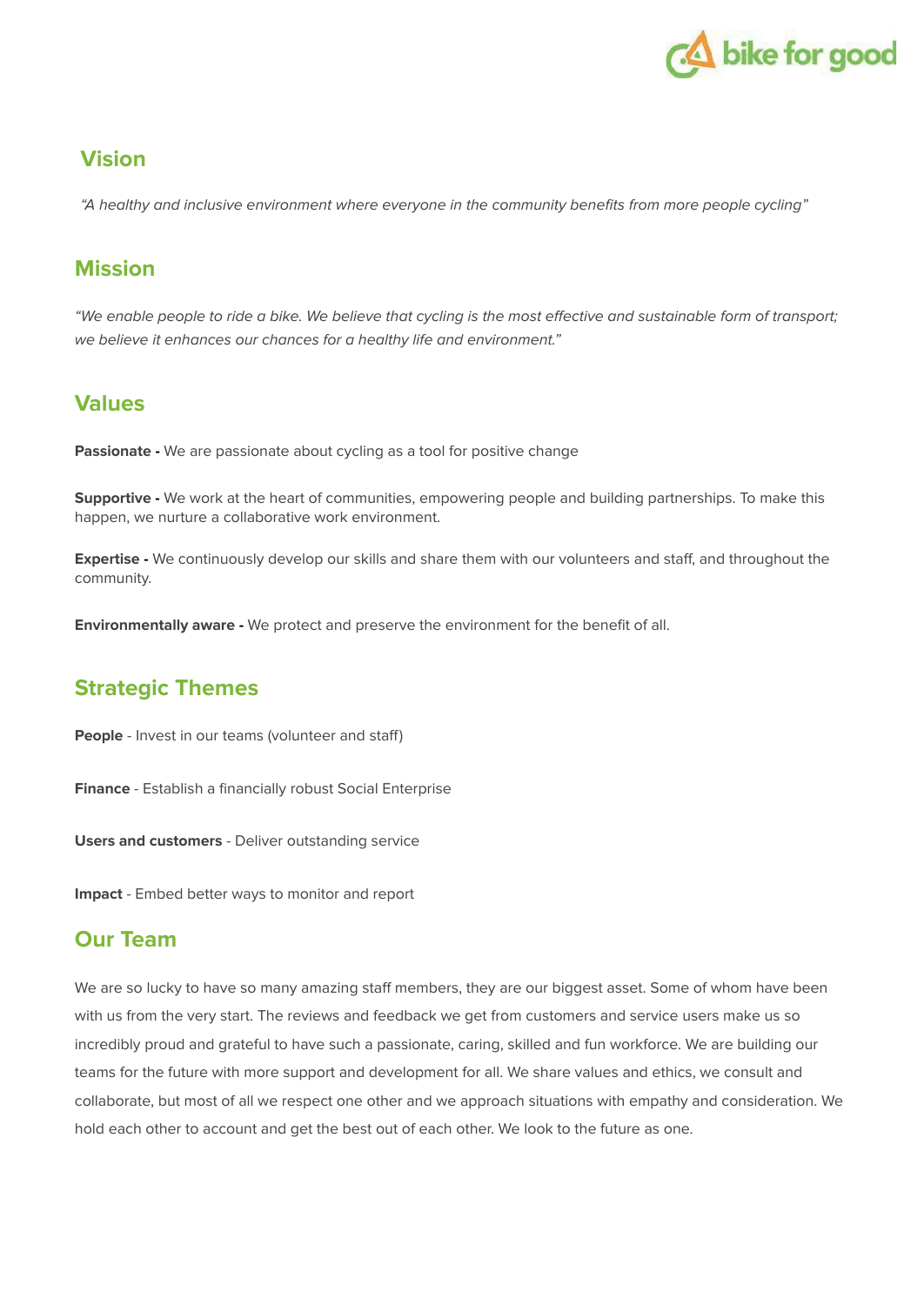

## **Job Description**

### **Job Title - Marketing and Sales Manager**

**Salary** - Grade 5 (£33,981.10 - £38,224.11 Salary on appointment is at the start of the pay band. Pro rata salary is £27,184.80)

**Location** - Home (Scotland) or office based (Glasgow), with regular visits to our Glasgow offices and stores.

**Contract** Permanent, part time 30 hours per week (worked flexibly across Monday-Friday, however consideration will be given to working lesser than 30 hours per week)

### **Purpose**

The Marketing and Sales Manager is responsible for the Marketing and Sales strategy and delivery for Bike for Good. This includes our social enterprise work, income-generating activities and other projects such as the city-wide online cycling hub Aye Cycle Glasgow and Pedal Pals.

We are looking for someone who will make this role their own and create a strategic approach to marketing and sales.

## **Reporting Line**

The Marketing and Sales Manager reports to the CEO.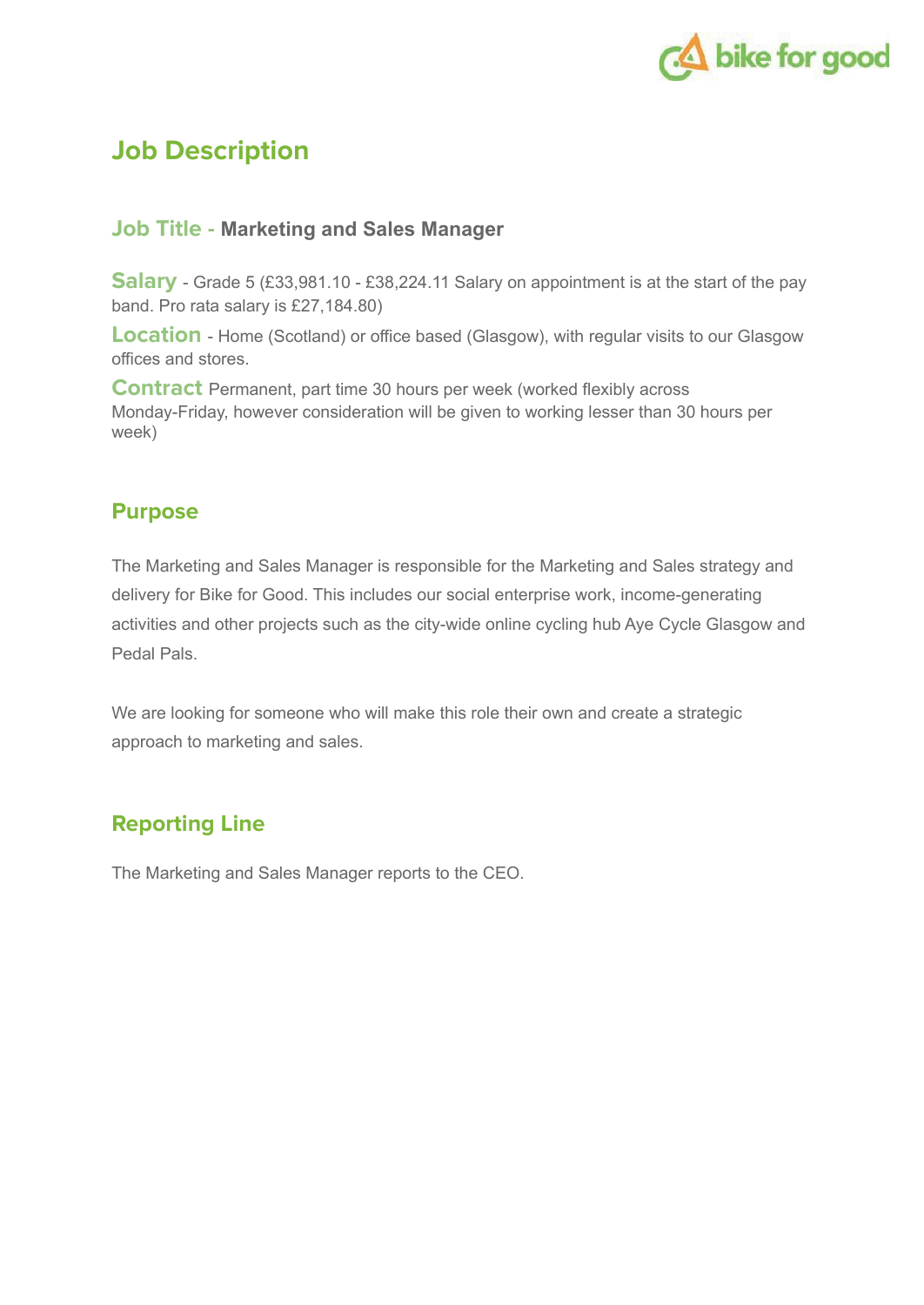

## **Key Responsibilities**

#### **Marketing strategy**

- Review and update our Marketing Strategy, ensuring it supports our business goals.
- Develop a strong understanding of our target audiences and use this knowledge to create efficient marketing and strong messaging.
- Manage the marketing budget across several departments

#### **Recruiting and managing**

Recruit and manage a part-time staff member and/or external contractors for various activities including creating promotional and digital materials, point of sales marketing material for our two shops, website management (Wordpress) and social media delivery.

#### **Sales**

- Lead on the sales strategy for our income-generating activities (including training courses for bike mechanics, bike subscriptions, cycle training, B2B activities and shops).
- Deliver the sales strategy to reach the sales target set with the leadership team.
- Identify, design and manage a sales CRM
- Create sales forecasts and report on sales across the business monthly.
- Offer guidance to other team members on sales strategy.
- Develop a trusted relationship with the cycle trade including retail and supply businesses.
- Understand the local market, our competitors, and what's happening in the cities we are in.
- Process inbound sales calls and emails
- Explore other opportunities.

#### **Social media strategy**

● Manage our social media strategy, to ensure that we are reaching the right target audiences and that social media is supporting our charity goals.

#### **Content creation**

- Write engaging blogs, case studies and brochures, using storytelling when relevant, for various platforms like the Bike for Good and Aye Cycle websites.
- Work closely with other staff members to source and create written and visual content which represents our work and impact.
- Create content for the Bike for Good annual Social Impact Report including basic graphic design.

#### **Marketing campaigns**

• Create and manage marketing campaigns with different teams across the organisation, depending on priorities, including supporting fundraising and crowdfunding and to promote events.

#### **Press relations**

Write press releases and engage with the local and national media to promote our work.

#### **Advertising**

- Manage offline advertising opportunities
- Lead on social media and Google advertising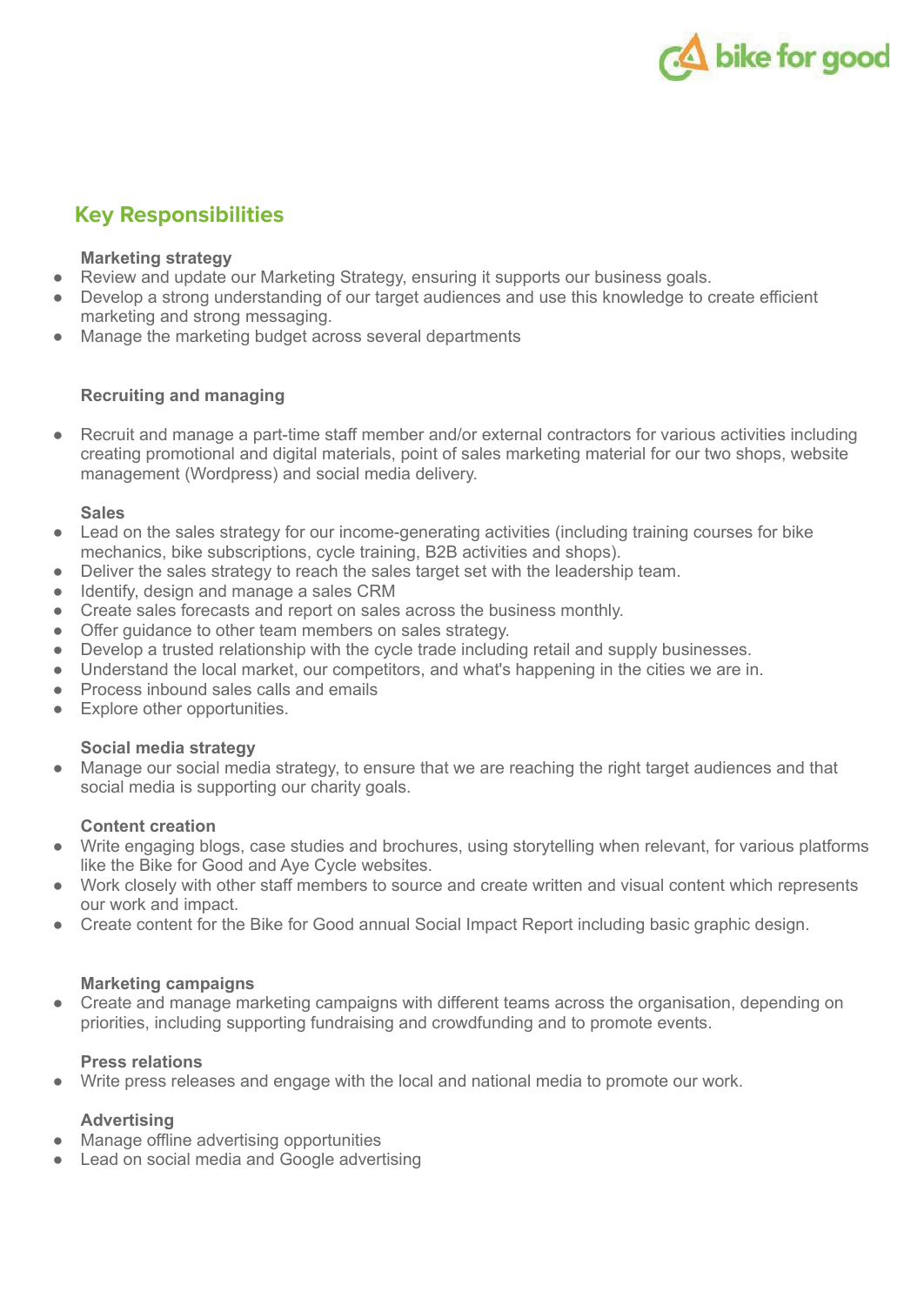

#### **Email marketing**

Audit our current external and internal newsletters and create and deliver new email marketing strategies.

#### **Reporting**

- Report quarterly on social media and website analytics, press tracking, email marketing and other marketing activity.
- Use this data to shape the marketing strategy and delivery.

#### **Branding**

● Ensure branding is respected across the organisation

#### **Diversity and inclusion**

Commit to championing the communications of diversity within our charity and ensure our external communications are accessible and inclusive.

## **Knowledge, skills and Experience required**

- Strategic marketing and sales experience, ideally gained in a similar role.
- A degree in Marketing, Sales, Business, Communications, or Journalism or equivalent qualification
- Self-starter, motivated with a can-do attitude. Able to work independently and engage the team when needed.
- Results-driven and with a strategic approach to marketing and sales.
- Can demonstrate similar [values](https://www.bikeforgood.org.uk/about-us/history-mission/) to Bike for Good.
- Ability to prioritise and plan effectively, managing multiple projects at one time.
- Excellent interpersonal skills and ability to cultivate relationships this role involves working across the organisation, and developing relationships with varied stakeholders.
- Ability to spot and act on opportunities for marketing and promotion.
- Excellent IT skills and the ability to master new softwares quickly.

## **Desirable**

- Experience of managing staff members and external contractors
- Experience creating digital marketing content, particularly video.
- An active cyclist
- Experience using our existing digital package: Google Workspace, Trello, Salesforce, Miro, Wordpress and Canva (or other graphic design software)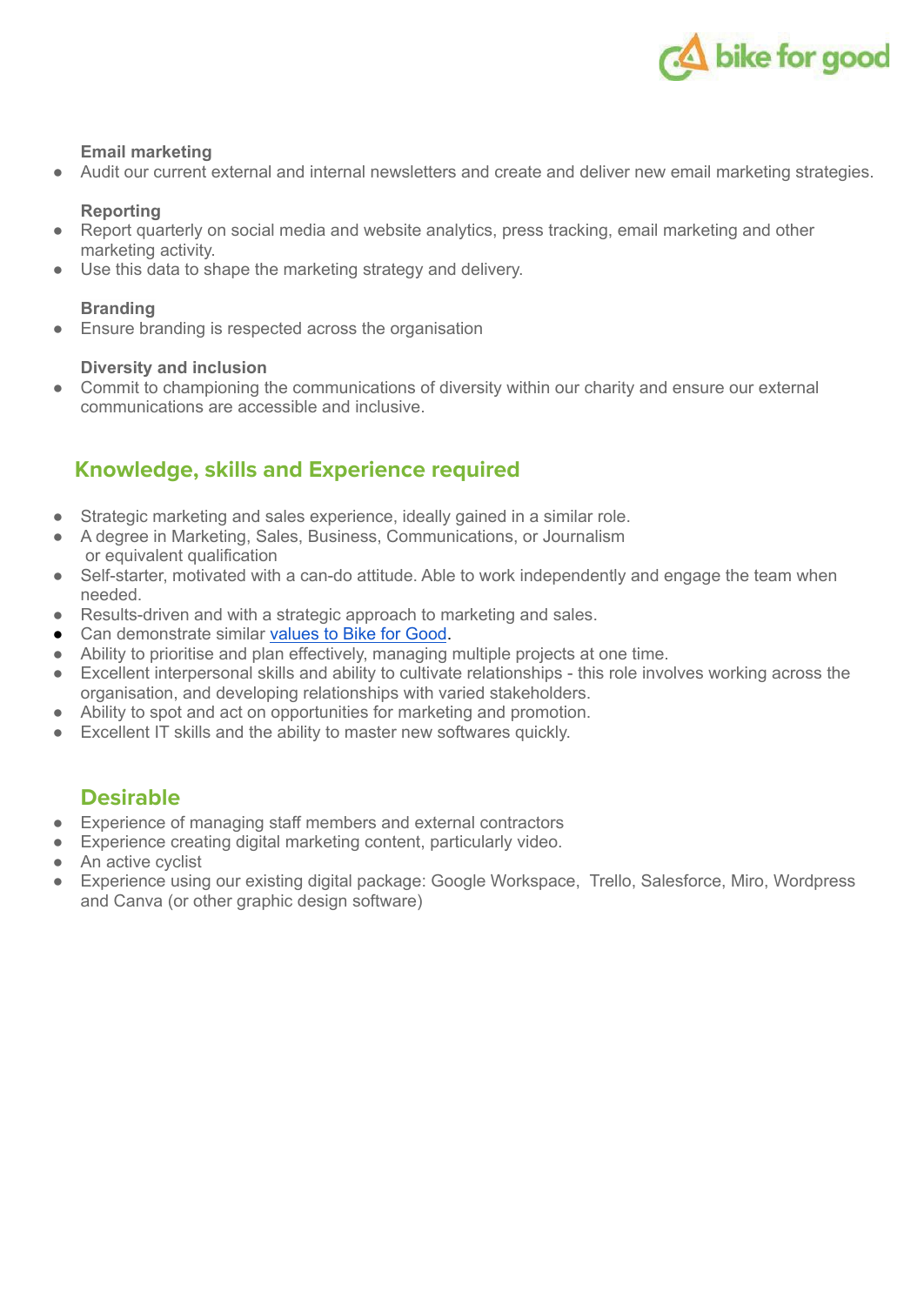

## **Person Specification**

- Results-driven approach, creating innovative solutions, winning together the right way
- A bridge-builder and networker.
- Committed to realising the vision of Bike for Good and can inspire engagement, passion and performance
- Initiative The ability to work alone and take a lead when hurdles arise or when tasks require completion.
- Enthusiastic and dynamic yet collaborative team player with a high degree of integrity and personal responsibility.

The Job Description is current at the date of issue, however, is subject to updates and changes throughout the recruitment process and beyond.

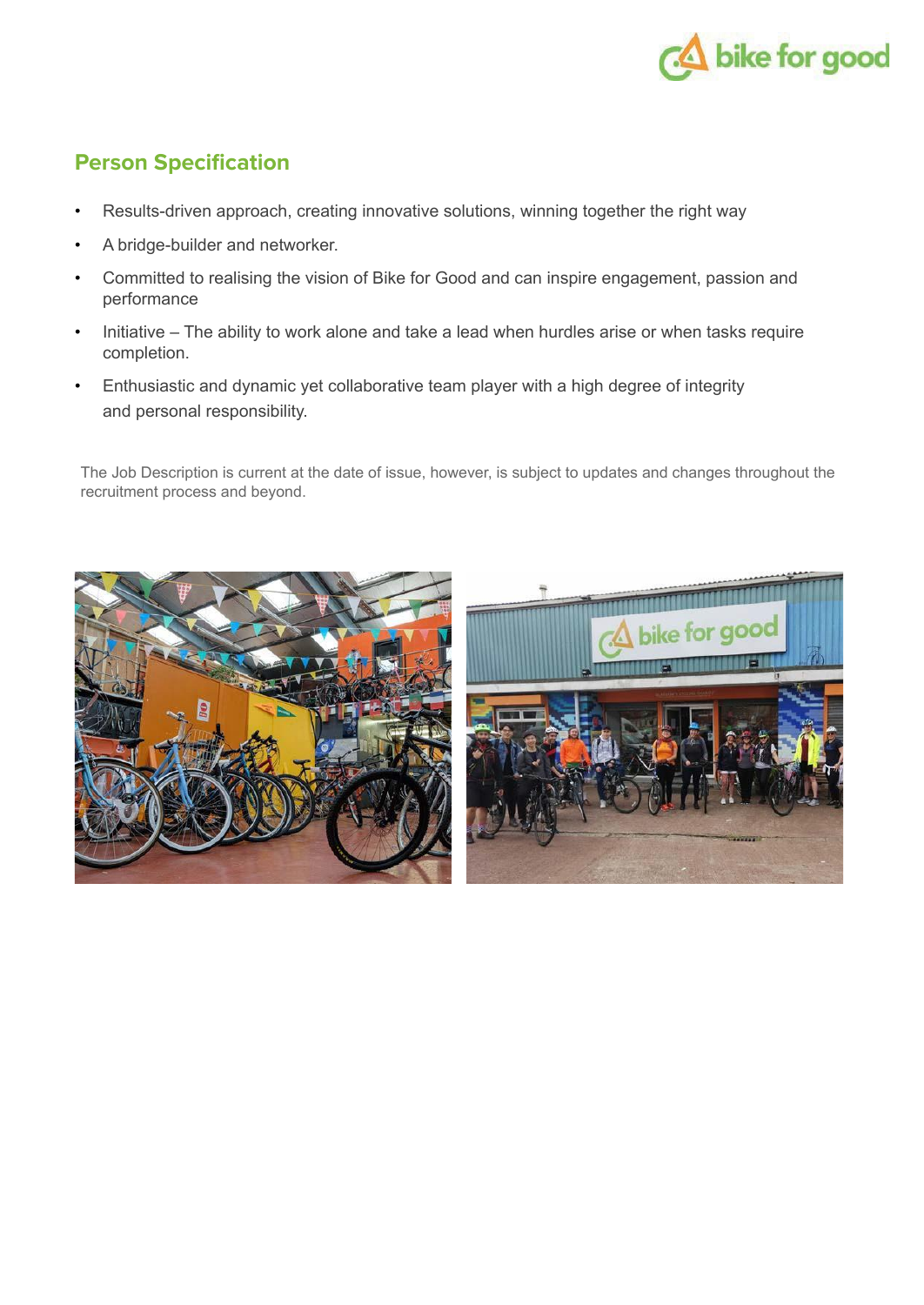

# **Bike for Good Benefits, Reward and Recognition Provisions.**

| Lifestyle                                               |                                                                                                                                                                                                                                                   |
|---------------------------------------------------------|---------------------------------------------------------------------------------------------------------------------------------------------------------------------------------------------------------------------------------------------------|
| <b>Pension Scheme</b>                                   | Eligible employees are automatically enrolled in the<br>Bike for Good Pension scheme operated by Nest<br>within three months from their start date. At present<br>Bike for Good contributes 3% with employees<br>contrbuting 5% (less tax relief) |
| <b>Stress Counselling Helpline</b>                      | Confidential service provided by a team of<br>Counsellors who are qualified and experienced in<br>assessing work related problems.                                                                                                                |
| <b>Annual Holiday</b>                                   | 37 days per leave (pro rata for part time staff)                                                                                                                                                                                                  |
| Enhanced Sick and absence pay                           | Company paid sickness absence in accordance with<br>the Absence from Work Policy.                                                                                                                                                                 |
| <b>Enhanced Jury Service</b>                            | Full salary paid during Jury service minus deductions<br>for expenses received from the court.                                                                                                                                                    |
| Bike Purchase / Cycle to Work<br>Scheme                 |                                                                                                                                                                                                                                                   |
| <b>Staff Discounts on Cycling Goods</b><br>and Services |                                                                                                                                                                                                                                                   |
| <b>Flexible working Practices</b>                       |                                                                                                                                                                                                                                                   |
| Long service recognition - 5, 10<br>and 20 years        |                                                                                                                                                                                                                                                   |

| Other                  |                                                                                                                                                    |
|------------------------|----------------------------------------------------------------------------------------------------------------------------------------------------|
| <b>Staff Survey</b>    | Have your say in the quarter and annual anonymous<br>staff surveys.                                                                                |
| Training & Development | Opportunities to gain skills and receive formal<br>training, participate in working groups (such as<br>Diversity and Inclusion) and undertake CPD. |